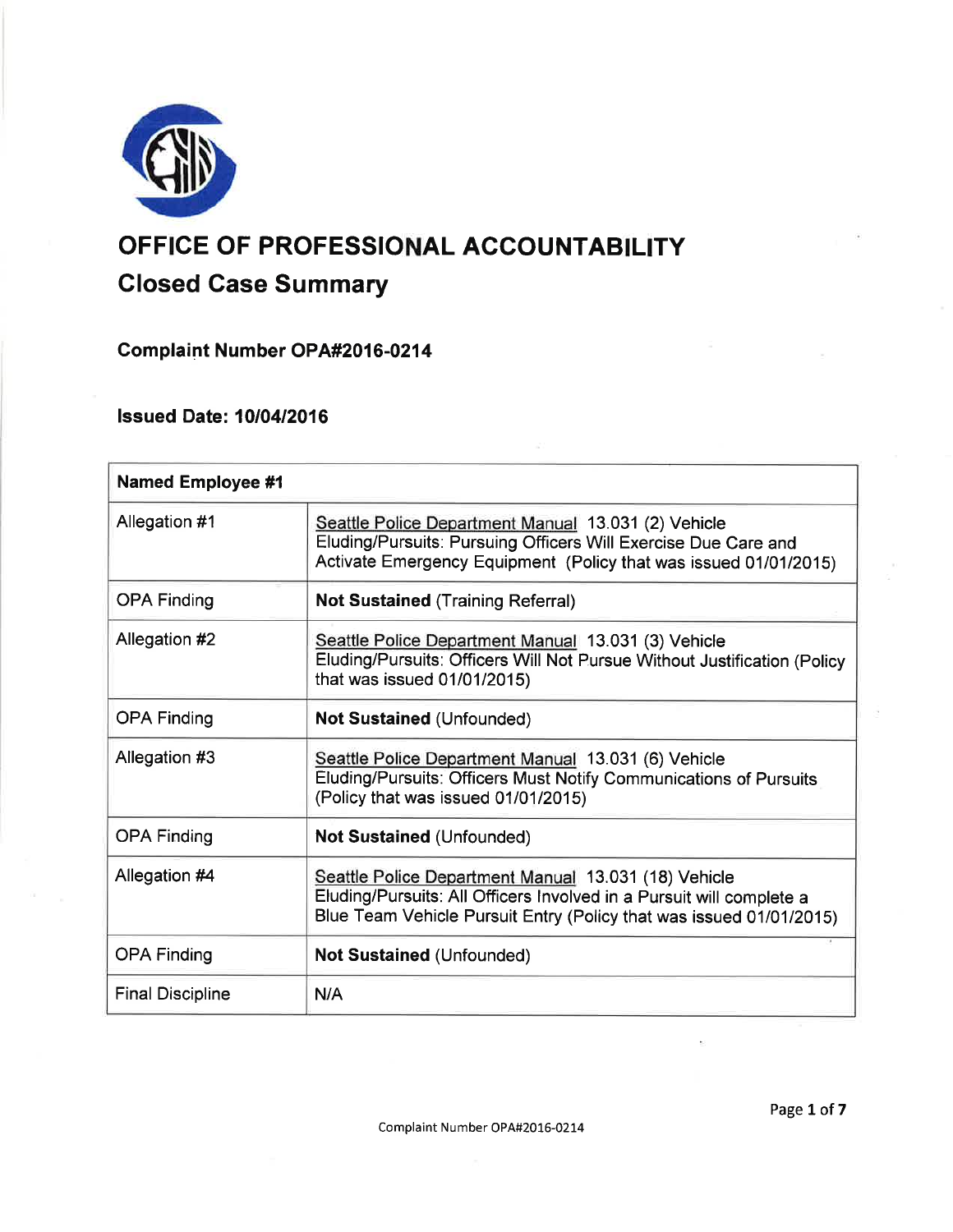| <b>Named Employee #2</b> |                                                                                                                                                                                                     |
|--------------------------|-----------------------------------------------------------------------------------------------------------------------------------------------------------------------------------------------------|
| Allegation #1            | Seattle Police Department Manual 13.031 (2) Vehicle<br>Eluding/Pursuits: Pursuing Officers Will Exercise Due Care and<br>Activate Emergency Equipment (Policy that was issued 01/01/2015)           |
| <b>OPA Finding</b>       | <b>Not Sustained (Unfounded)</b>                                                                                                                                                                    |
| Allegation #2            | Seattle Police Department Manual 13.031 (3) Vehicle<br>Eluding/Pursuits: Officers Will Not Pursue Without Justification (Policy<br>that was issued 01/01/2015)                                      |
| <b>OPA Finding</b>       | <b>Not Sustained (Unfounded)</b>                                                                                                                                                                    |
| Allegation #3            | Seattle Police Department Manual 13.031 (6) Vehicle<br>Eluding/Pursuits: Officers Must Notify Communications of Pursuits<br>(Policy that was issued 01/01/2015)                                     |
| <b>OPA Finding</b>       | <b>Not Sustained (Unfounded)</b>                                                                                                                                                                    |
| Allegation #4            | Seattle Police Department Manual 13.031 (9) Vehicle<br>Eluding/Pursuits: The Controlling Supervisor is Responsible for the<br>Pursuit (Policy that was issued 01/01/2015)                           |
| <b>OPA Finding</b>       | <b>Not Sustained (Management Action)</b>                                                                                                                                                            |
| Allegation #5            | Seattle Police Department Manual 13.031 (18) Vehicle<br>Eluding/Pursuits: All Officers Involved in a Pursuit will complete a<br>Blue Team Vehicle Pursuit Entry (Policy that was issued 01/01/2015) |
| <b>OPA Finding</b>       | <b>Not Sustained (Unfounded)</b>                                                                                                                                                                    |
| <b>Final Discipline</b>  | N/A                                                                                                                                                                                                 |

# INCIDENT SYNOPSIS

The Named Employees were involved in a vehicle pursuit.

# **COMPLAINT**

The complainant alleged that the Named Employees initiated and maintained a pursuit that was outside of policy.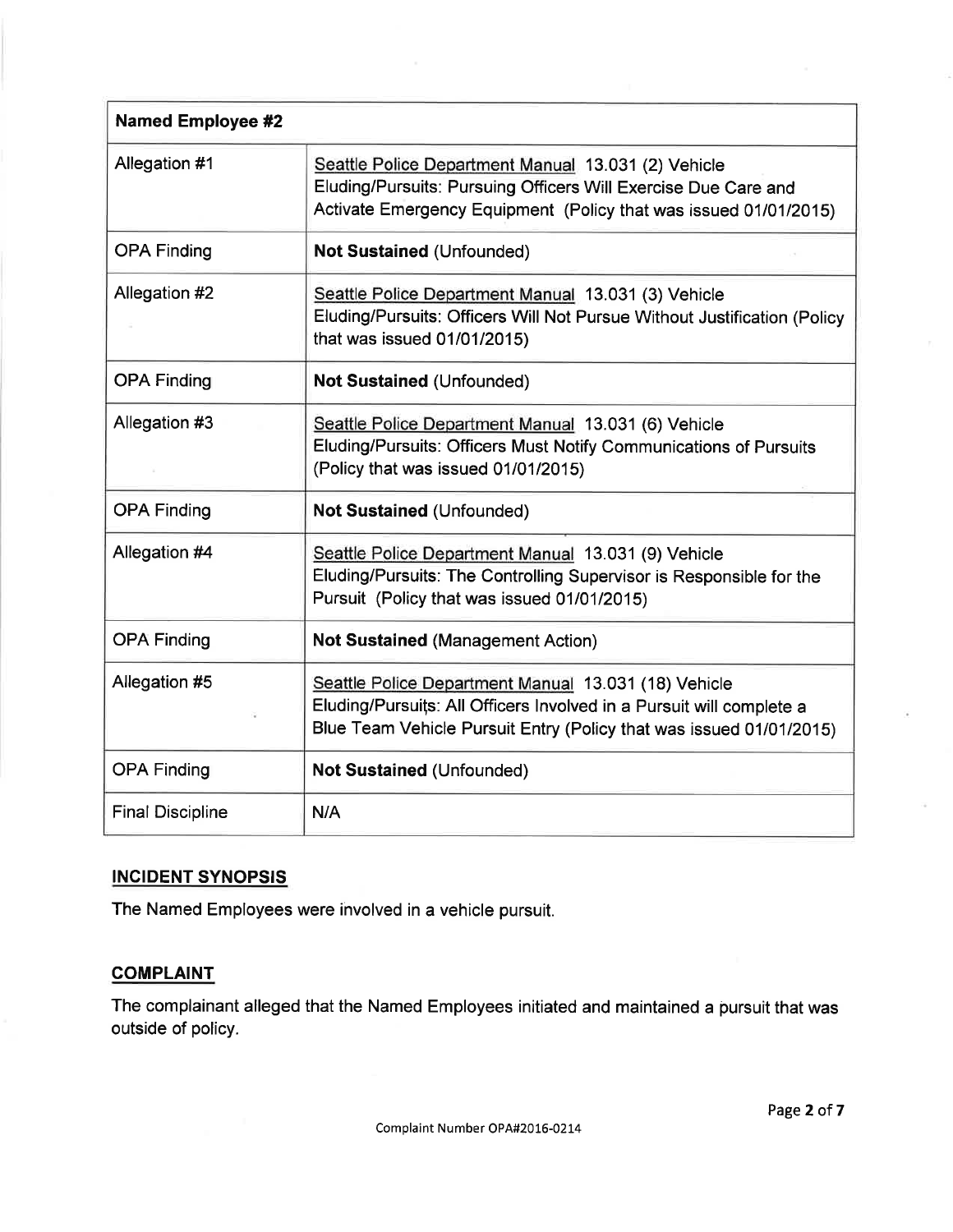## **INVESTIGATION**

The OPA investigation included the following actions:

- 1. Review of anonymous complaint
- 2. Review of ln-Car Video (lCV)
- 3. Search for and review of all relevant records and other evidence
- 4. lnterviews of witnesses
- 5. lnterviews of SPD employees

#### ANALYSIS AND CONCLUSION

Named Employee #1 and Named Employee #2were in an unmarked SPD vehicle and onviewed a vehicle drive through a red light. The Named Employees followed the vehicle in order to obtain a license plate. This included following the vehicle onto l-5. The Named Employees continued to follow the vehicle as it exited l-5. Named Employee #1 did not activate the emergency equipment (lights and siren) on the unmarked SPD vehicle he was driving until after taking an exit from l-5. At that point the vehicle he had been following (subject vehicle) was stopped in traffic and, when Named Employee #1 activated the emergency lights, it immediately pulled over onto the shoulder. Both Named Employee #1 and Named Employee #2 made it clear in their interviews that, prior to the freeway exit; they made no attempt to pull over the subject vehicle and were never engaged in a pursuit. This is supported by the testimony of the driver and two passengers in the subject vehicle. None of them knew the black unmarked SUV behind them was a police car; none of them saw emergency lights (until the Northgate exit) or heard a siren from the black SUV; and none of them thought they were in a police pursuit. They only knew that the people in the black SUV were following them for some unknown reason after the subject vehicle went through a red light in Seattle. The driver and occupants in the subject vehicle were apprehensive and concerned the people following them may be engaging in an act of "road rage."

SPD Policy 513.031(1) defines a pursuit as, "when an officer, operating an authorized police vehicle with emergency lights and siren activated, proceeds in an effort to keep pace with and/or immediately apprehend an eluding driver." While Named Employee #1 was driving an authorized police vehicle equipped with emergency lights and a siren and attempting to keep pace with the subject vehicle, he was not engaged in a pursuit as defined by SPD policy because he did not activate the emergency lights and siren of the unmarked police vehicle he was driving. However, in nearly every other aspect this incident was similar to a pursuit. By his own admission and according to the testimony of Named Employee #2 and the three adults in the subject vehicle, Named Employee #1 was attempting to keep pace with the subject vehicle by increasing and decreasing his speed on l-5, changing lanes to keep the subject vehicle in sight, following the subject vehicle off and then back onto the interstate, and following the subject vehicle through a series of turns on surface streets.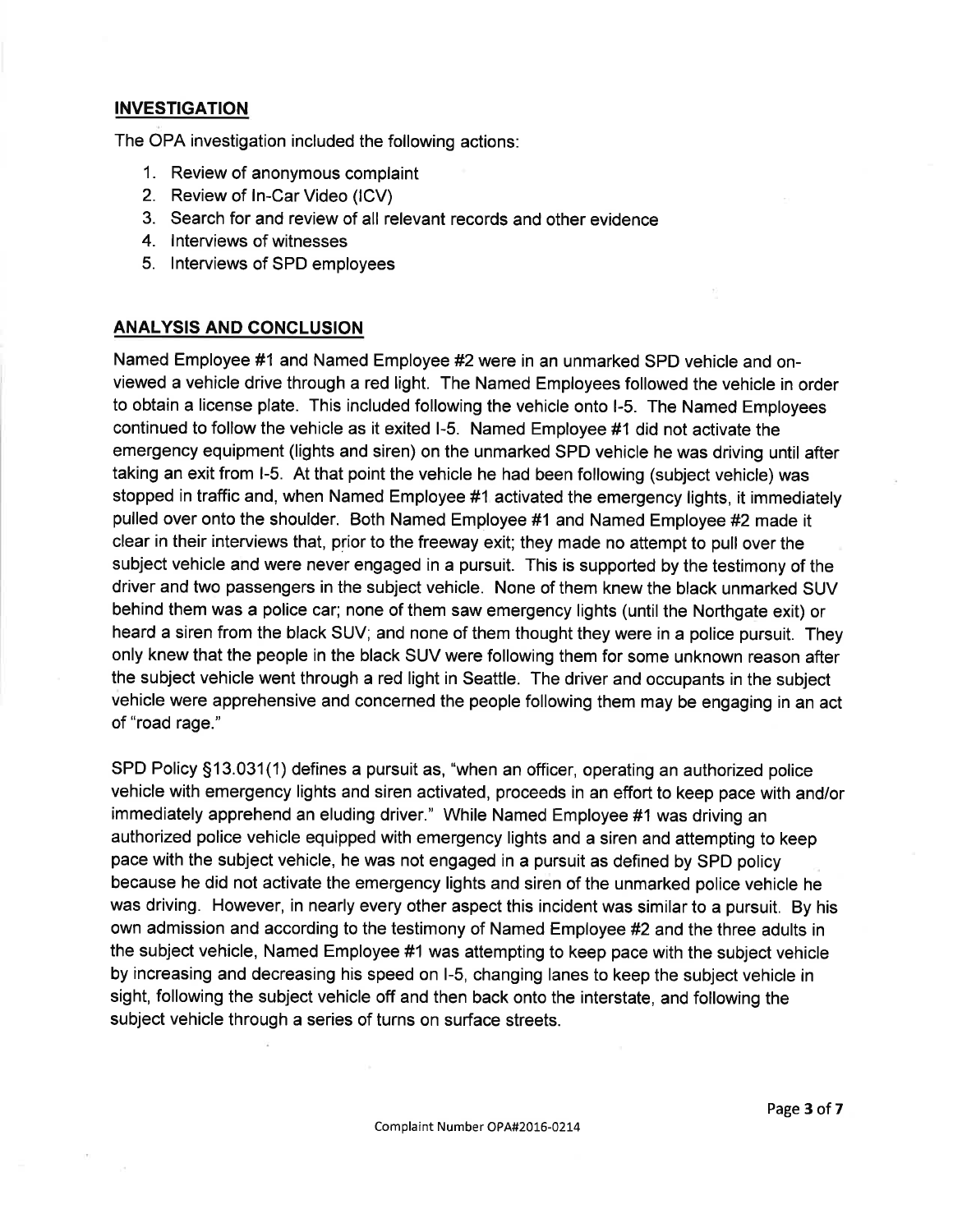The SPD policy definition of a pursuit also speaks of an eluding driver. SPD Policy §13.031(1) defines eluding in the following manner:

For the purposes of this section, eluding exists when an officer operating an authorized police vehicle issues by hand, voice, emergency lights or siren a visual and/or audible signal to the driver of a vehicle to stop and, after a reasonable time to yield in response to the officer's signal, the driver does any of the following:

- /ncreases speed
- Takes evasive actions
- Refuses to stop

While the driver of the subject vehicle was not eluding, as defined above, because neither Named Employee #1 nor Named Employee #2 issued any "visual and/or audible signal" to the driver of the subject vehicle that he was to stop, the effect was the same. The more Named Employee #1 attempted to keep the subject vehicle in view, the more the driver of the subject vehicle tried to get away. Clearly, the driver of the subject vehicle was trying to get away from the vehicle being driven by Named Employee #1. As a result of the actions of both drivers, they and the driving public around them were put at increased risk.

The application of sound judgment and calculated risk analysis lies at the heart of SPD's pursuit policy. The Department has rightly decided the heightened risks associated with a pursuit outweigh the potential benefits in all but the most serious of situations. ln particular, SPD Policy 513.031(3) prohibits officers from engaging in a pursuit for traffic violations (among other things). SPD Policy Sf 3.031(2), one of the policy sections Named Employee #1 is alleged to have violated,.states, "Officers engaged in a pursuit shall drive with due regard for the safety of all persons, and will use both emergency lights and continuous siren." While this incident was not technically a pursuit, Named Employee #1 assumed some of the risks of a pursuit as a result of his own decisions and driving behavior. Named Employee #1 would benefit from refresher training to help him apply the spirit and intent of the Department's pursuit policy in a manner consistent with his current assignment.

This incident did not meet the definition of a pursuit. The preponderance of the evidence shows that Named Employee #1 did not violate SPD Policy 513.031(3). The preponderance of the evidence shows that Named Employee #1 did not violate SPD Policy 513.031(6). ln addition, it should be noted that Named Employee #1, who was the one using the police radio, never said he was in a pursuit. lt was a dispatcher who first used that term in answering a question from an on-duty Patrol sergeant. Named Employee #1 asked the operator of the data channel to run the subject vehicle's license plate and then requested a marked police car from a precinct to make a traffic stop on the subject vehicle. Throughout the incident, Named Employee #1 provided the dispatcher with frequent updates over the radio as to his location and direction of travel. The preponderance of the evidence shows that Named Employee #1 was not required to complete a Blue Team Vehicle Pursuit Entry.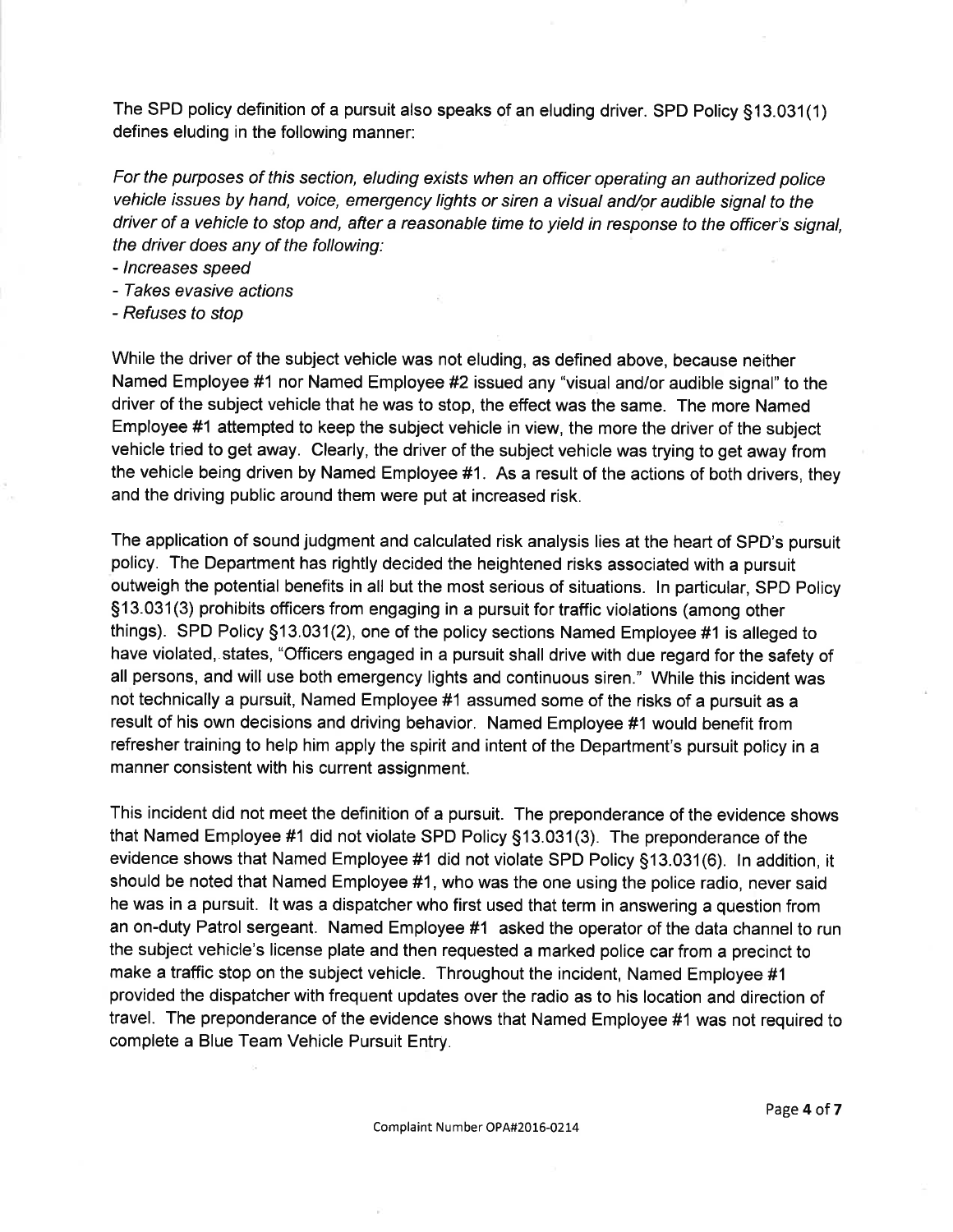Named Employee #2 was the highest ranking supervisor aware of this incident as it was in progress. Had the incident been a pursuit as defined in SPD policy, that same policy would have required the designation of a controlling supervisor to assume command and responsibility for the pursuit. ln such an instance, the prudent course of action might have been for Named Employee #2 to delegate command of the pursuit to an on-duty precinct sergeant or lieutenant. This would have been advisable for two reasons: (1) Named Employee #2has no recent experience commanding a pursuit with the SPD and (2) Named Employee #2, as a passenger in the lead vehicle (had this actually been a pursuit), was too involved in the incident to have the broad situational awareness and objectivity necessary to be an effective incident commander.

While this incident did not meet the definition of a pursuit found in SPD Policy 513.031(1), it does raise concerns regarding the practical application of SPD's pursuit policy, concerns which have arisen in previous OPA reviews of similar incidents. Specifically, the requirements and limitations of pursuits can easily be avoided simply by not activating the emergency lights and siren on the police car. lt is possible for an officer to follow a suspect vehicle for a minor traffic violation, civil infraction or non-violent property crime in such a way that the attendant risks of a pursuit are present without the officer's actions being subject to potential sanction under the Department's pursuit policy (other policies address the safe operation of police vehicles, but are not as clear-cut or restrictive as the pursuit policy). ln the interest of both public safety and officer safety, SPD pursuit policy and training must be amended so it is clear to officers that "pursuing" a vehicle without activating emergency lights and siren will be subject to the same rules and restrictions had the emergency equipment been activated. The OPA Director has written a Management Action Recommendation letter to the Chief of Police on this subject.

#### **FINDINGS**

#### Named Employee #1

#### Allegation #1

The evidence shows that Named Employee #1 would benefit from additional training. Therefore a finding of Not Sustained (Training Referral) was issued for Vehicle Eluding/Pursuits: Pursuing Officers Will Exercise Due Care and Activate Emergency Equipment.

Required Training: Named Employee #1 should receive appropriate training and counseling to gain a clear understanding of the purpose, intent and specific elements of the SPD pursuit policy. ln particular, Named Employee #1 should gain the practical ability to apply the risk management purpose of the SPD pursuit policy to his specific assignment.

#### Allegation #2

The evidence shows that this incident did not meet the definition of a pursuit. Therefore a finding of Not Sustained (Unfounded) was issued for Vehicle Eluding/Pursuits: Officers Will Not Pursue Without Justification.

Allegation #3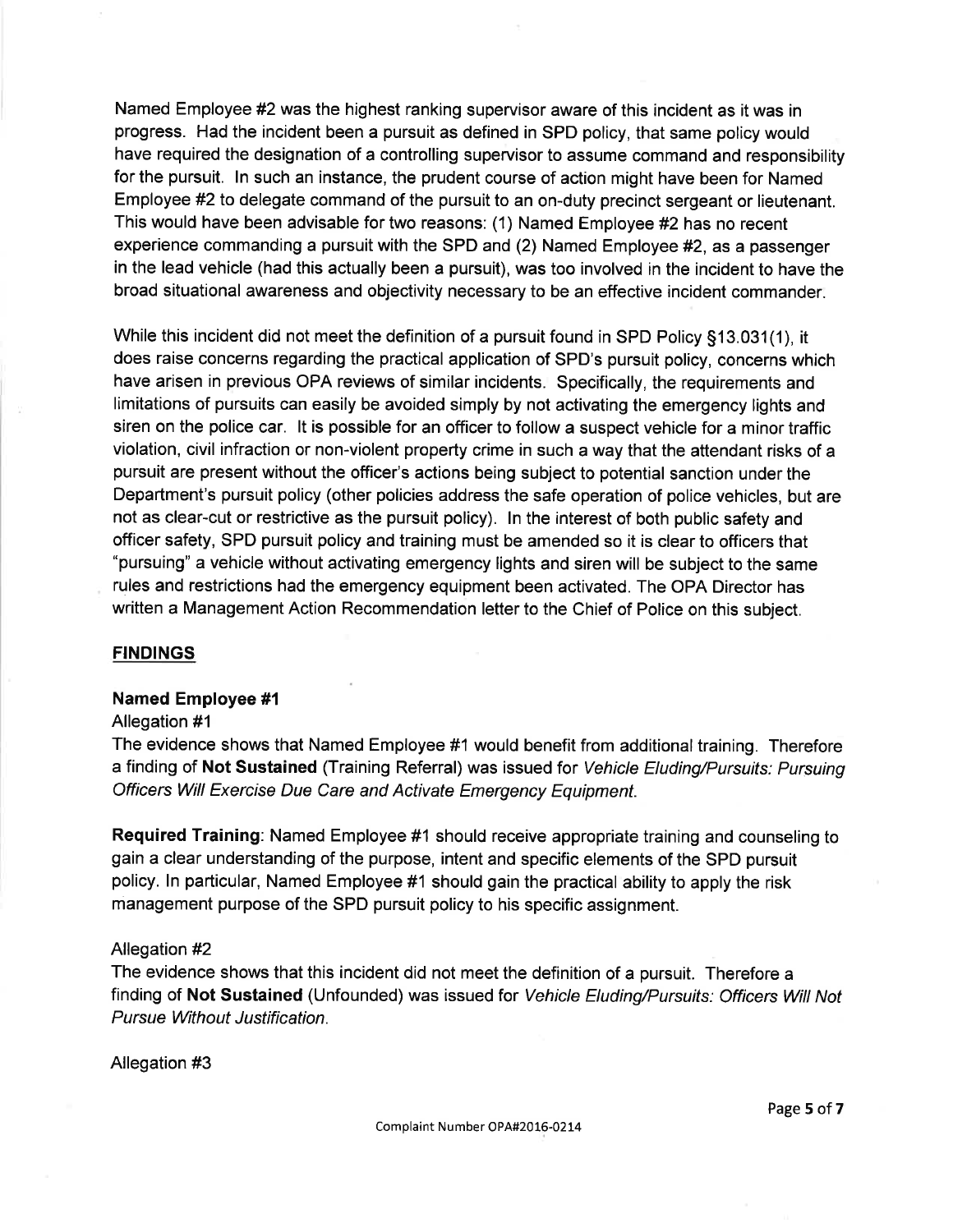The evidence shows that this incident did not meet the definition of a pursuit. Therefore a finding of Not Sustained (Unfounded) was issued for Vehicle Eluding/Pursuits: Officers Must Notify Communications of Pursuits.

#### Allegation #4

The evidence shows that this incident did not meet the definition of a pursuit. Therefore a finding of Not Sustained (Unfounded) was issued for Vehicle Eluding/Pursuits: All Officers lnvolved in a Pursuit will complete a Blue Team Vehicle Pursuit Entry.

## Named Employee #2

#### Allegation #1

The evidence shows that this incident did not meet the definition of a pursuit. Therefore a finding of Not Sustained (Unfounded) was issued for Vehicle Eluding/Pursuits: Pursuing Officers Will Exercise Due Care and Activate Emergency Equipment.

#### Allegation #2

The evidence shows that this incident did not meet the definition of a pursuit. Therefore a finding of Not Sustained (Unfounded) was issued for Vehicle Eluding/Pursuits: Officers Will Not Pursue Without Justification.

#### Allegation #3

The evidence shows that this incident did not meet the definition of a pursuit. Therefore a finding of Not Sustained (Unfounded) was issued for Vehicle Eluding/Pursuifs: Officers Must Notify Communications of Pursuits.

#### Allegation #4

While this incident did not meet the definition of a pursuit, in the interest of both public safety and officer safety, SPD pursuit policy and training must be amended so it is clear to officers that "pursuing" a vehicle without activating emergency lights and siren will be subject to the same rules and restrictions had the emergency equipment been activated. Therefore a finding of Not Sustained (Management Action) was issued for Vehicle Eluding/Pursuits: The Controlling Supervisor is Responsible for the Pursuit.

#### Allegation #5

The evidence shows that this incident did not meet the definition of a pursuit. Therefore a finding of Not Sustained (Unfounded) was issued for Vehicle Eluding/Pursuits: All Officers lnvolved in a Pursuit will complete a Blue Team Vehicle Pursuit Entry.

The OPA Director's letter of Management Action recommendation to the Chief of Police is attached to this report.

Page 6 of 7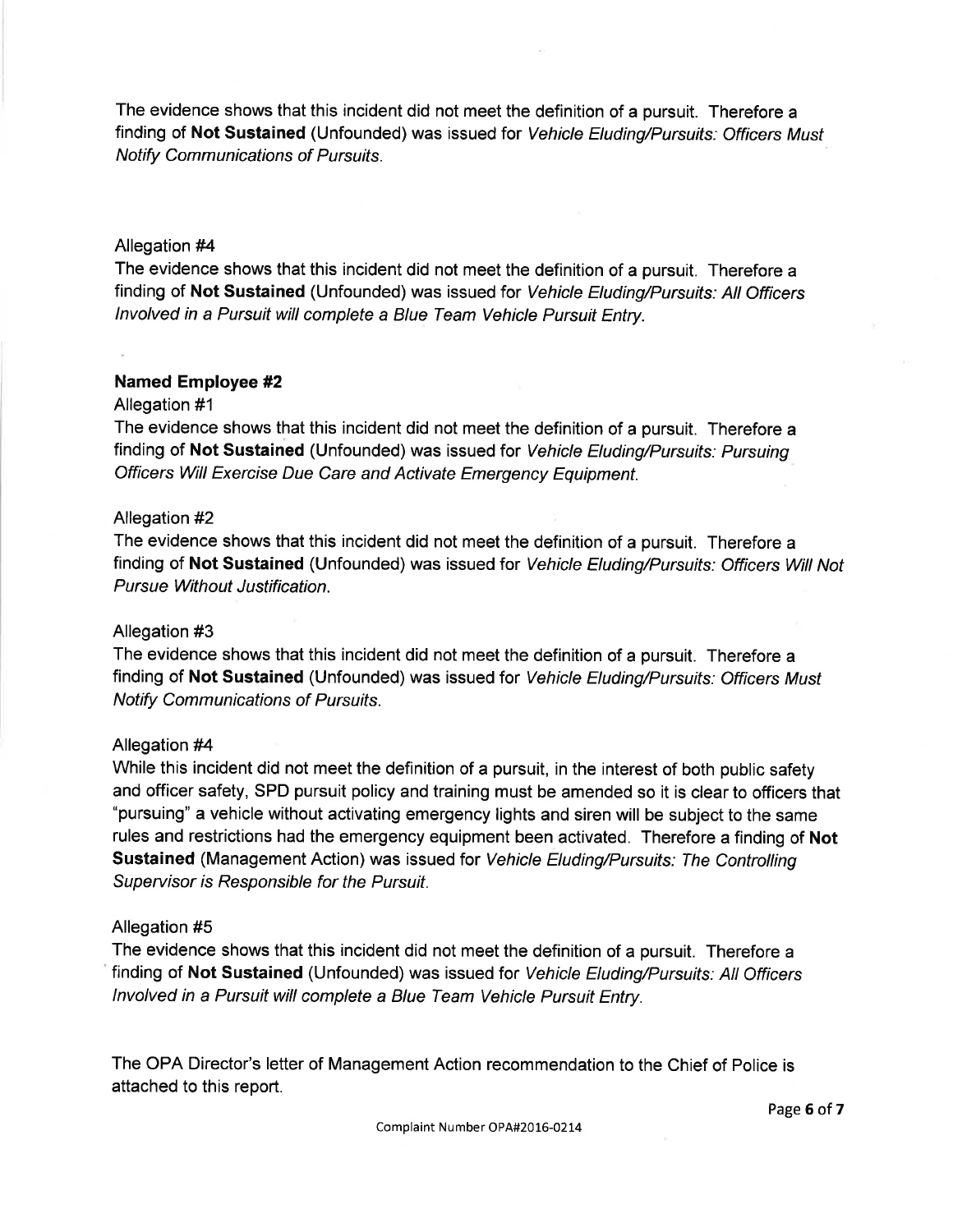NOTE: The Seattle Police Department Manual policies cited for the allegation(s) made for this OPA lnvestigation are policies that were in effect during the time of the incident. The issued date of the policy is listed.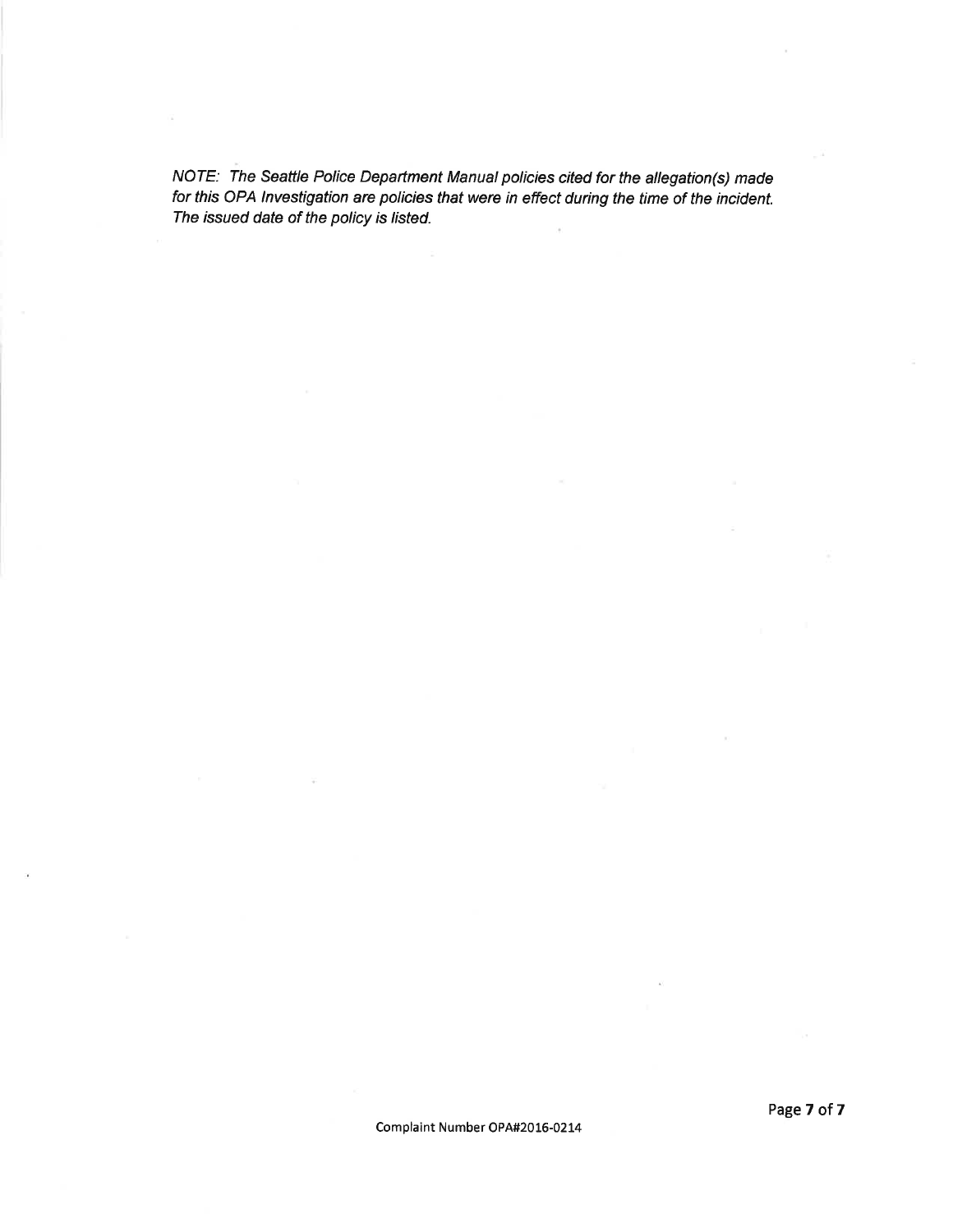

September 21, 2016

Chief Kathleen M. O'Toole Seattle Police Department PO Box 34986 Seattle, WA 98124-4986

# RE: MANAGEMENT ACTION RECOMMENDATION (2016OPA-0214)

Dear Chief O'Toole:

The Office of Professional Accountability (OPA) recently concluded an investigation into a complaint that Seattle Police Department (SPD) officers engaged in a pursuit of a red light violator in violation of SPD policy. While the evidence from the OPA investigation clearly demonstrated that no pursuit took place, as defined by SPD Policy  $$13.031(1)$ , it did raise a concem regarding the practical application of SPD's pursuit policy, a concern which has arisen in previous OPA reviews of similar incidents.

SPD policy rightly places clear limitations on the use of pursuits. The application of sound judgment and calculated risk analysis lies at the heart of SPD's pursuit policy. The Department wisely decided the heightened risks associated with a pursuit outweigh the potential benefits in all but the most serious of situations. In particular, SPD Policy  $§13.031(3)$  prohibits officers from engaging in a pursuit for traffic violations, civil violations, misdemeanors, and property crimes (even felony property crimes). In addition, SPD policy  $$13.031(2)$  states, "Officers engaged in a pursuit shall drive with due regard for the safety of all persons, and will use both emergency lights and continuous siren."

The specific concern we noted is that officers sometimes "pursue" a vehicle without tuming on their emergency lights and siren. SPD policy defines a pursuit as a situation in which "an officer, operating an authorized police vehicle with emergency lights and siren activated, proceeds in an effort to keep pace with and/or immediately apprehend an eluding driver." This means the wise restrictions placed on pursuits cannot be applied to a pursuit when the officer fails to turn on his or her lights and siren. As a result, it is possible for an officer to follow a suspect vehicle for <sup>a</sup> minor traffic violation, civil infraction or non-violent property crime in such away that the attendant risks of a pursuit are present without the officer's actions being subject to scrutiny and potential sanction under the Department's pursuit policy. While other SPD policies address the safe operation of police vehicles, they are not as clear-cut or restrictive as the pursuit policy. In the interest of both public safety and officer safety, I am of the opinion that SPD's pursuit policy and training should be amended to make clear that "pursuing" a vehicle without activating emergency lights and siren is subject to the same rules and restrictions had the emergency equipment been activated.

Recommendation: I recommend SPD modify its Vehicle Eluding/Pursuits Policy  $(813.031)$  so that all pursuits, including those in which an officer fails to activate his or her emergency lights and siren as required, are subject to the same prudent restrictions and regulations.